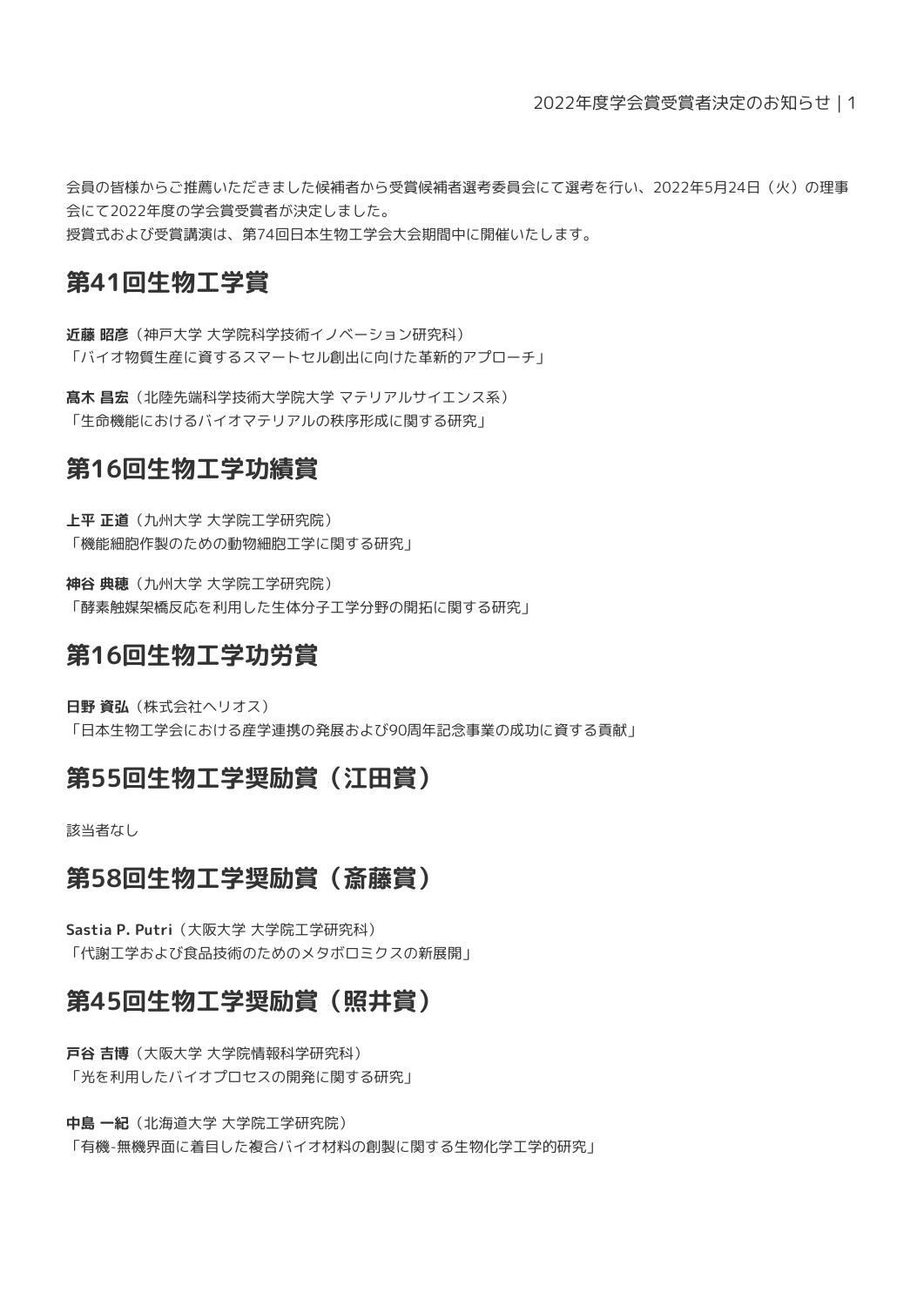### **第31回生物工学技術賞**

#### **塚原 正俊**<sup>1</sup>**、山田 修**<sup>2</sup>**、髙木 博史**<sup>3</sup>**、外山 博英**<sup>4</sup>

( <sup>1</sup>株式会社バイオジェット、<sup>2</sup>酒類総合研究所、<sup>3</sup>奈良先端科学技術大学院大学、<sup>4</sup>琉球大学) 「微生物機能を活用した新たな風味を有する泡盛醸造技術の開発」

### **第1回生物工学若手賞**

- **大城 麦人**(九州大学 大学院農学研究院) 「乳酸菌研究の異分野融合と複合微生物工学アプローチ」
- **相馬 悠希**(九州大学 大学院農学研究院) 「合成生物学を駆使した代謝工学研究の展開」
- **高橋 将人**(筑波大学 生命環境系) 「ガス環境に着目したラボスケールの液内振』培養法の深化と新展開」
- **徳山 健斗**(中外製薬株式会社) 「バイオ生産プロセスのデジタルトランスフォーメーションに向けた先進技術研究」
- **羽城 周平**(味の素株式会社) 「次世代農業資材に向けた二本鎖RNAの高効率バイオ生産技術の開発」
- **松沢 智彦**(香川大学農学部) 「植物の多糖類を分解する微生物の緻密な酵素システム」

### **第30回生物工学論文賞**

- **[Utilization of straw-based phenolic acids as a biofugicide for a green agricultural production](https://doi.org/10.1016/j.jbiosc.2020.09.007)**:JBB Volume 131, Issue 1, January 2021, Pages 53-60 Huanran Wei, Yazhu Wang, Zheng Jin, Fan Yang, Jiajun Hu, Min-Tian Gao(School of Life Sciences, Shanghai University, China)
- **[Citrate exporter enhances both extracellular and intracellular citric acid accumulation in the koji fungi](https://doi.org/10.1016/j.jbiosc.2020.09.002)** [Aspergillus luchuensis](https://doi.org/10.1016/j.jbiosc.2020.09.002) **[mut.](https://doi.org/10.1016/j.jbiosc.2020.09.002)** [kawachii](https://doi.org/10.1016/j.jbiosc.2020.09.002) **[and](https://doi.org/10.1016/j.jbiosc.2020.09.002)** [Aspergillus oryzae](https://doi.org/10.1016/j.jbiosc.2020.09.002):JBB Volume 131, Issue 1, January 2021, Pages 68-76 中村 恵理 $^1\cdot$ 門岡 千尋 $^1\cdot$ 奥津 果優 $^1\cdot$ 吉﨑 由美子 $^1\cdot$ 髙塞 和則 $^1\cdot$ 後藤 正利 $^{1,2}\cdot$ 玉置 尚徳 $^1\cdot$ 二神 泰基 $^1$  ( $^1$ 鹿児島大 学, $2$ 佐賀大学)
- **[Fake metabolomics chromatogram generation for facilitating deep learning of peak-picking neural](https://doi.org/10.1016/j.jbiosc.2020.09.013) [networks](https://doi.org/10.1016/j.jbiosc.2020.09.013)**:JBB Volume 131, Issue 2, February 2021, Pages 207-212 金澤慎司 $^{1,2,3}$ ・野田 陽 $^1$ ・伊東 有沙 $^2$ ・橋本 恭子 $^2$ ・國澤 研大 $^1$ ・中西 豪 $^1$ ・梶原 茂樹 $^1$ ・向 紀雄 $^1$ ・飯田 順子 $^{1,2}$ ・福崎 英一郎 $^3$ ・松田 史生 $^3$ ( $^1$ 島津製作所, $^2$ 大阪大学・島津分析イノベーション協働研究所, $^3$ 大阪大学)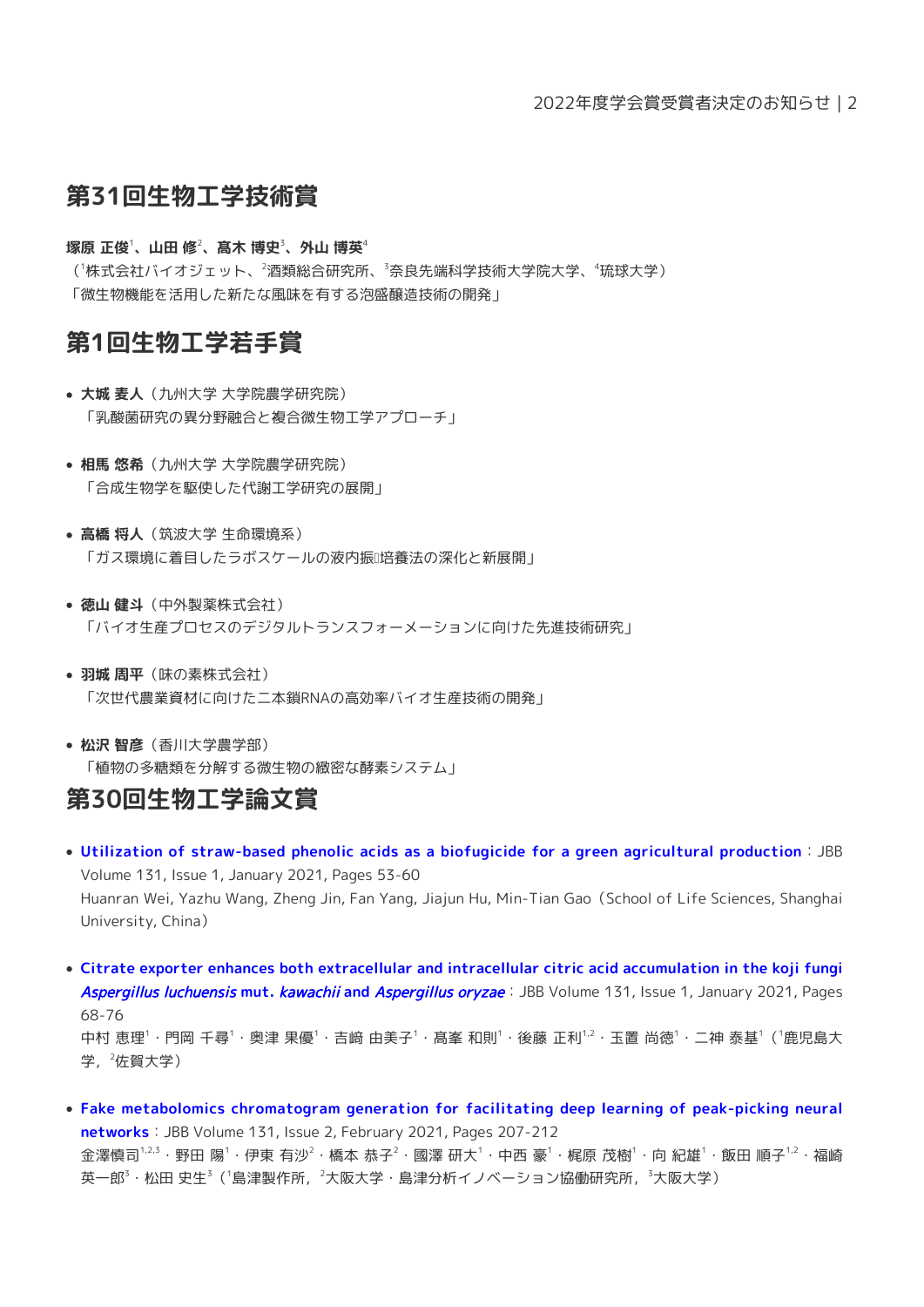- **[Development of liquid crystal biosensor for the detection of amyloid beta-42 levels associated with](https://doi.org/10.1016/j.jbiosc.2021.03.016) [Alzheimer's disease](https://doi.org/10.1016/j.jbiosc.2021.03.016)**:JBB Volume 132, Issue 1, July 2021, Pages 88-94 Emine Kemiklioglu<sup>1</sup>, Ebru Busra Tuncgovde<sup>1</sup>, Gonen Ozsarlak-Sozer<sup>2</sup> ('Manisa Celal Bayar University, Turkey, 2 Ege University, Turkey)
- **[Design of suspension culture system with bubble sparging for human induced pluripotent stem cells in](https://doi.org/10.1016/j.jbiosc.2021.04.010)** a **plastic fluid**: JBB Volume 132, Issue 2, August 2021, Pages 190-197 山本 陸・紀ノ岡 正博(大阪大学)
- **[Lab-scale autothermal thermophilic aerobic digestion can maintain and remove nitrogen by controlling](https://doi.org/10.1016/j.jbiosc.2021.05.008) [shear stress and oxygen supply system](https://doi.org/10.1016/j.jbiosc.2021.05.008)**:JBB Volume 132, Issue 3, September 2021, Pages 293-301 Zhang Min・田代 幸寛・朝倉 侑弥・石田 夏美・渡ロ 康太・Yue Siyuan・丸山 明子・酒井 謙二(九州大学)
- **[Analysis of extracellular vesicles as a potential index for monitoring differentiation of neural lineage](https://doi.org/10.1016/j.jbiosc.2021.06.004) [cells from induced pluripotent stem cells](https://doi.org/10.1016/j.jbiosc.2021.06.004)**:JBB Volume 132, Issue 4, October 2021, Pages 381-389 斉藤 洸 $^1$ ・加藤 美登里 $^1$ ・平井 格郎 $^1$ ・木山 政晴 $^1$ ・大山 国夫 $^1$ ・半澤 宏子 $^1$ ・中根 淳 $^2$ ・関谷 明香 $^2$ ・吉田 賢司 $^2$ ・岸野 晶祥 $^2$ ・土田 敦之 $^2$ ・木村 徹 $^2$ ・髙橋 淳 $^3$ ・武田 志津 $^1$ ( $^1$ 株式会社日立製作所,  $^2$ 大日本住友製薬株式会社〔現 住友ファー マ株式会社〕, 3京都大学)

# **第19回生物工学アジア若手賞**

Jonghoon Choi (Chung-Ang University, Korea) Nanoscale liposomes encapsulating oxygen saturated buffers for the reverse of hypoxia and drug delivery

# **第11回生物工学アジア若手研究奨励賞(DaSilva賞)**

Yu Wang (Chinese Academy of Sciences, China)

Development of genome engineering technologies for de novo design and construction of microbial cell factories

# **第11回生物工学学生優秀賞(飛翔賞)**

- **江澤 理徳**(秋田大学 大学院理工学研究科) 「抗リウマチ薬の作用機序解明を目的とした標的タンパク質マクロファージ遊走阻止因子の中性子構造解析」
- **南茂 彩華**(横浜国立大学 大学院理工学府) 「毛髪再生医療のための毛包原基の3Dバイオプリンティング」
- **小塚 康平**(静岡県立大学 薬食生命科学総合学府) 「配列データベースを活用した酵素改変法"酵素パーツリモデリング法"の開発と検証」
- **谷口 赳夫**(大阪大学 大学院情報科学研究科) 「アミノ酸代謝の <sup>13</sup>C代謝フラックス解析法の構築と好中球機能の制御への応用」